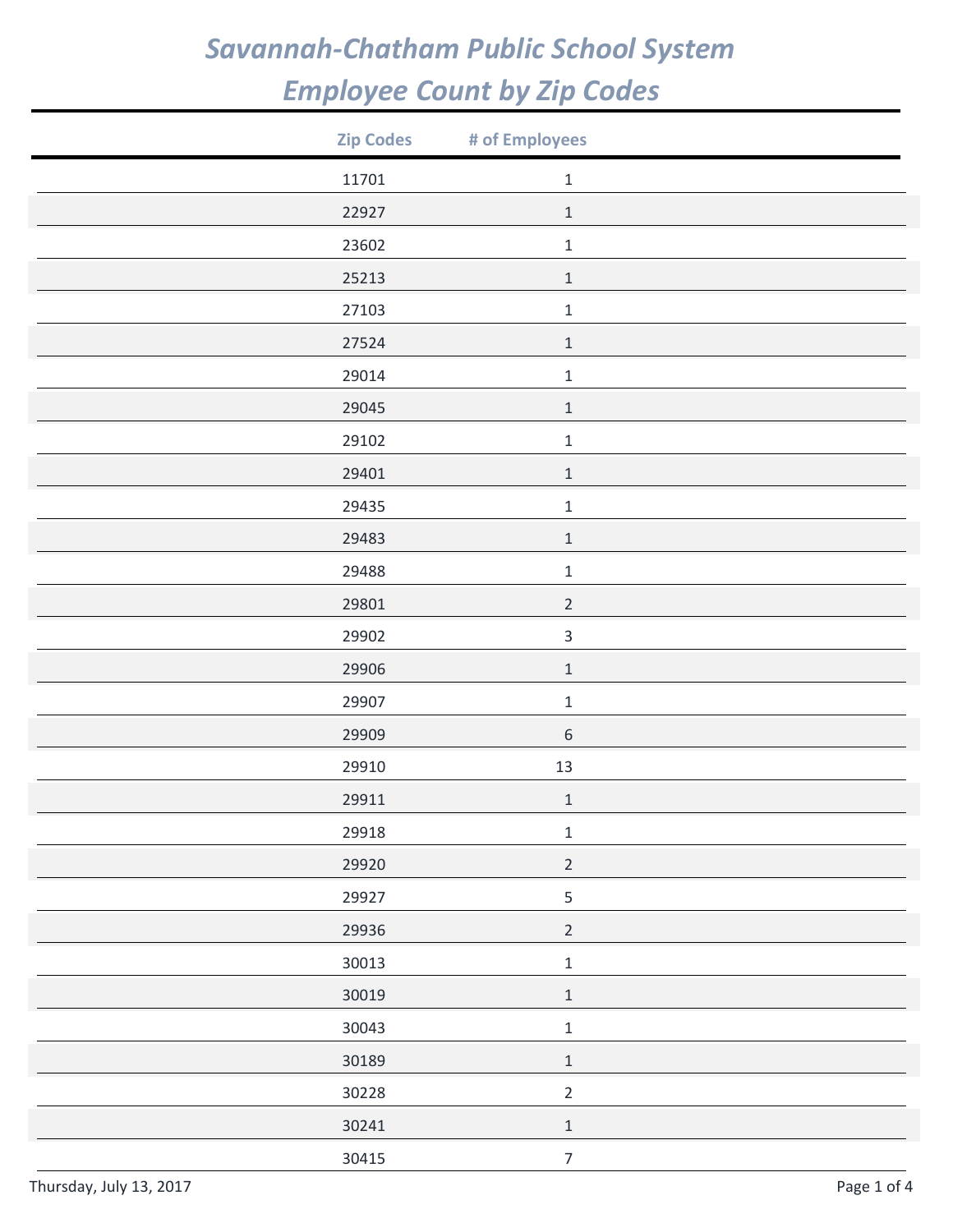| <b>Zip Codes</b> | # of Employees            |  |
|------------------|---------------------------|--|
| 30417            | $\sqrt{4}$                |  |
| 30439            | $\mathbf 1$               |  |
| 30441            | $1\,$                     |  |
| 30446            | $\mathbf 1$               |  |
| 30450            | $\mathbf 1$               |  |
| 30458            | $10\,$                    |  |
| 30461            | $\ensuremath{\mathsf{3}}$ |  |
| 30467            | $\mathsf 3$               |  |
| 30474            | $\mathbf 1$               |  |
| 30519            | $\mathbf 1$               |  |
| 30633            | $\mathbf 1$               |  |
| 30642            | $\mathbf 1$               |  |
| 30809            | $\mathbf 1$               |  |
| 30813            | $\mathbf 1$               |  |
| 31005            | $\mathbf 1$               |  |
| 31032            | $\mathbf 1$               |  |
| 31093            | $\ensuremath{\mathsf{3}}$ |  |
| 31204            | $\overline{2}$            |  |
| 31210            | $\mathbf 1$               |  |
| 31228            | $\mathbf 1$               |  |
| 31301            | $\mathbf 1$               |  |
| 31302            | 57                        |  |
| 31303            | $\,$ 6 $\,$               |  |
| 31307            | $\overline{2}$            |  |
| 31308            | 24                        |  |
| 31309            | $\mathbf 2$               |  |
| 31312            | 103                       |  |
| 31313            | 26                        |  |
| 31316            | $\,1\,$                   |  |
| 31318            | $\overline{4}$            |  |
| 31320            | $12\,$                    |  |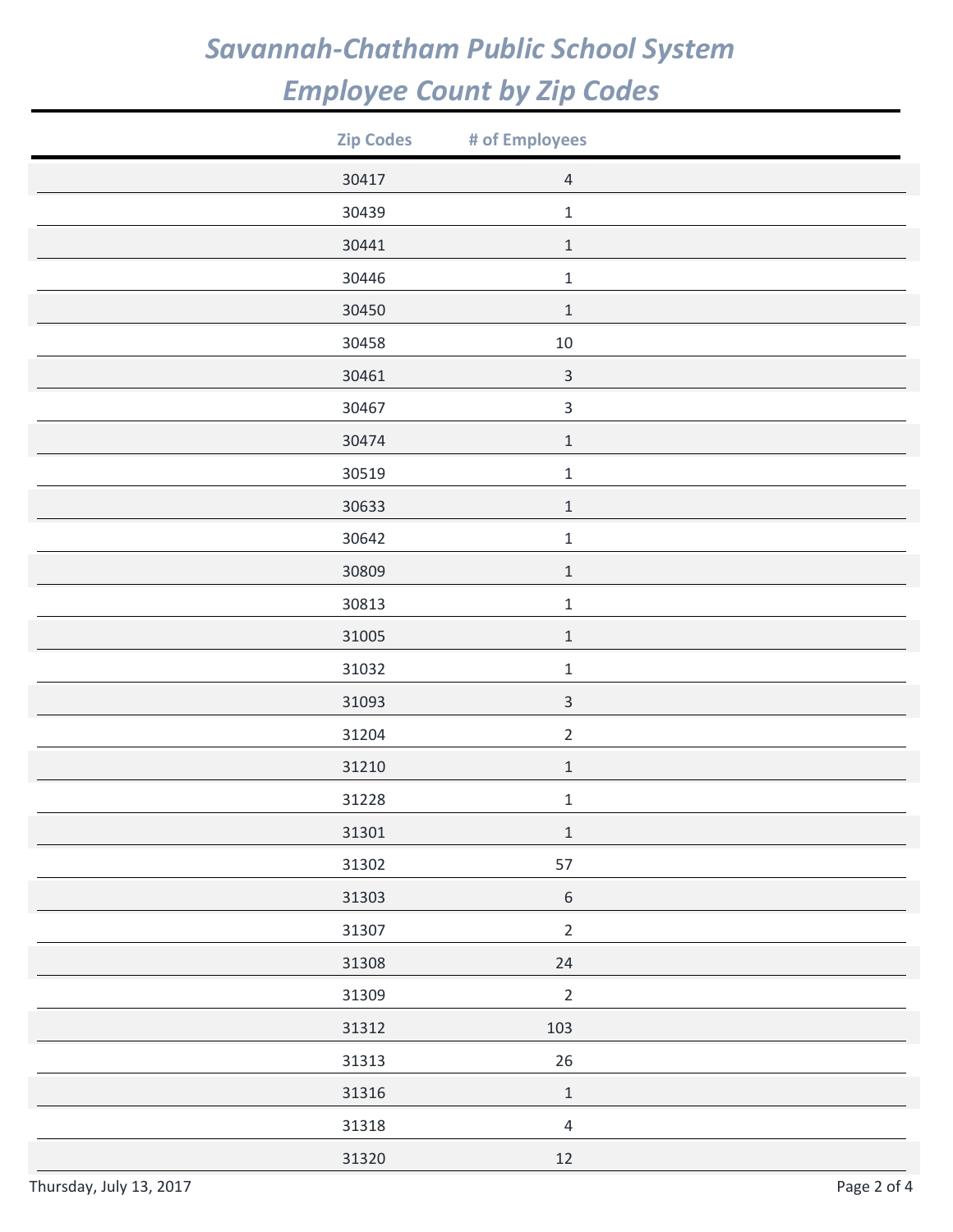| <b>Zip Codes</b> | # of Employees |  |
|------------------|----------------|--|
| 31321            | $\overline{7}$ |  |
| 31322            | 459            |  |
| 31323            | $\mathbf{3}$   |  |
| 31324            | 160            |  |
| 31326            | 106            |  |
| 31328            | 38             |  |
| 31329            | 23             |  |
| 31331            | $\sqrt{4}$     |  |
| 31342            | $\mathbf 1$    |  |
| 31401            | 175            |  |
| 31402            | $\overline{7}$ |  |
| 31403            | $16\,$         |  |
| 31404            | 578            |  |
| 31405            | 565            |  |
| 31406            | 503            |  |
| 31407            | 274            |  |
| 31408            | 143            |  |
| 31410            | 516            |  |
| 31411            | 51             |  |
| 31412            | $\,$ 6 $\,$    |  |
| 31414            | $10\,$         |  |
| 31415            | 237            |  |
| 31416            | 21             |  |
| 31418            | $12\,$         |  |
| 31419            | 932            |  |
| 31420            | $\mathsf 9$    |  |
| 31516            | $\mathbf 1$    |  |
| 31520            | $\mathsf 3$    |  |
| 31522            | $\mathbf 1$    |  |
| 31523            | $\sqrt{2}$     |  |
| 31525            | $\overline{2}$ |  |